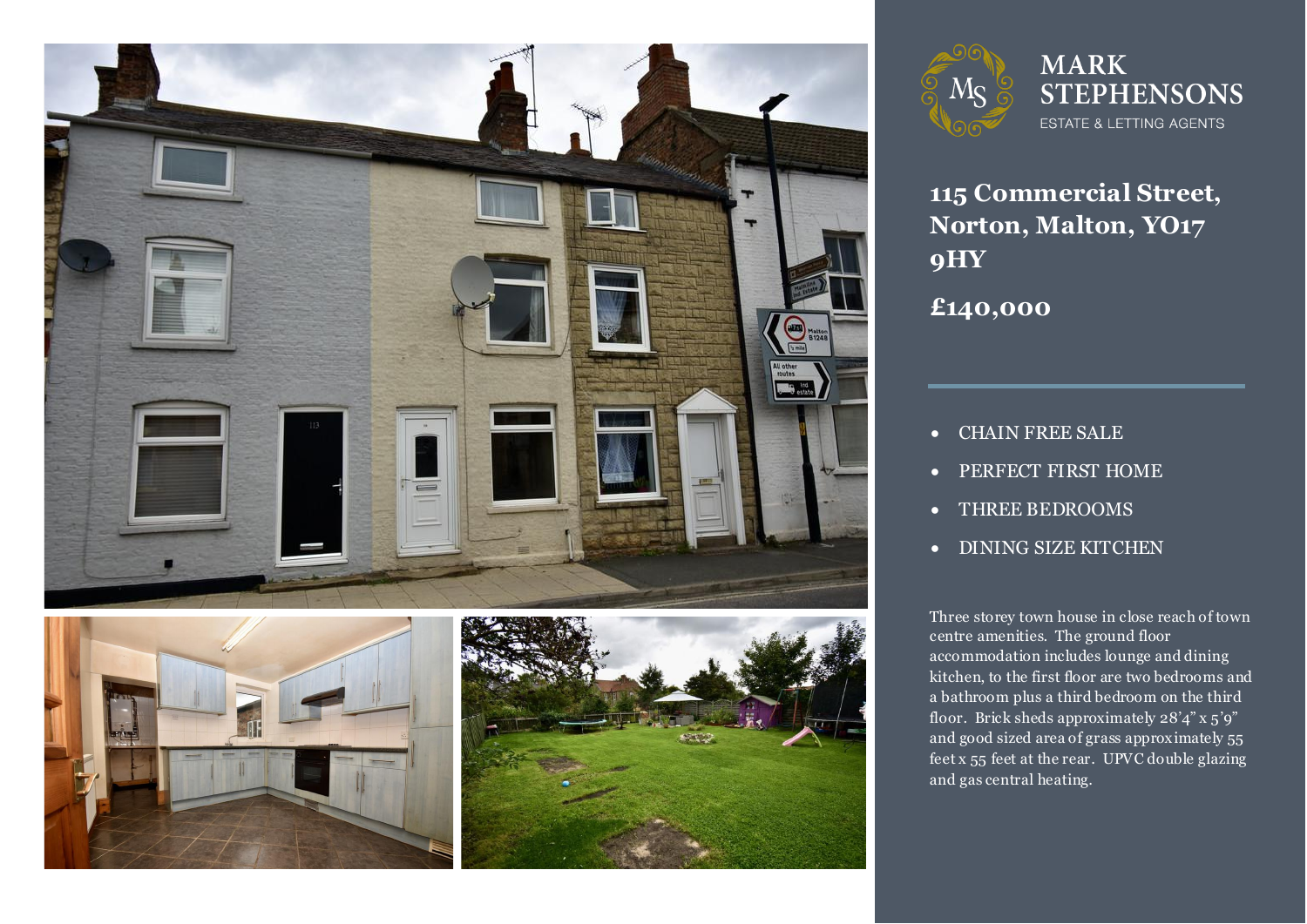

### DIRECTIONS

The property lies only a short walk from the range of shops and amenities in the town centre and is best found by heading into Norton along Church Street continuing straight across at the mini-roundabout onto Commercial Street. The property is on the left towards the far end of the Street and can be clearly identified by our board.

COUNCIL TAX Band B

## **SERVICES**

Mains supplies of gas, water, electricity and drainage are connected to the property .

## LOUNGE

15' 0" x 10' 8" (4.57m x 3.25m) Main front entrance door, front window, radiator, tiled fire surround, stairs off to first floor.

DINING KITCHEN 11' 0" x 10' 3" (3.35m x 3.12m) Fitted base and wall units, built-in oven and hob, rear window, radiator.

REAR LOBBY Gas combi boiler, side window, door leading outside.

FIRST FLOOR LANDING Radiator, door and staircase off to second floor.

BEDROOM 1 10' 8" x 9' 2" (3.25m x 2.79m) Front window, radiator.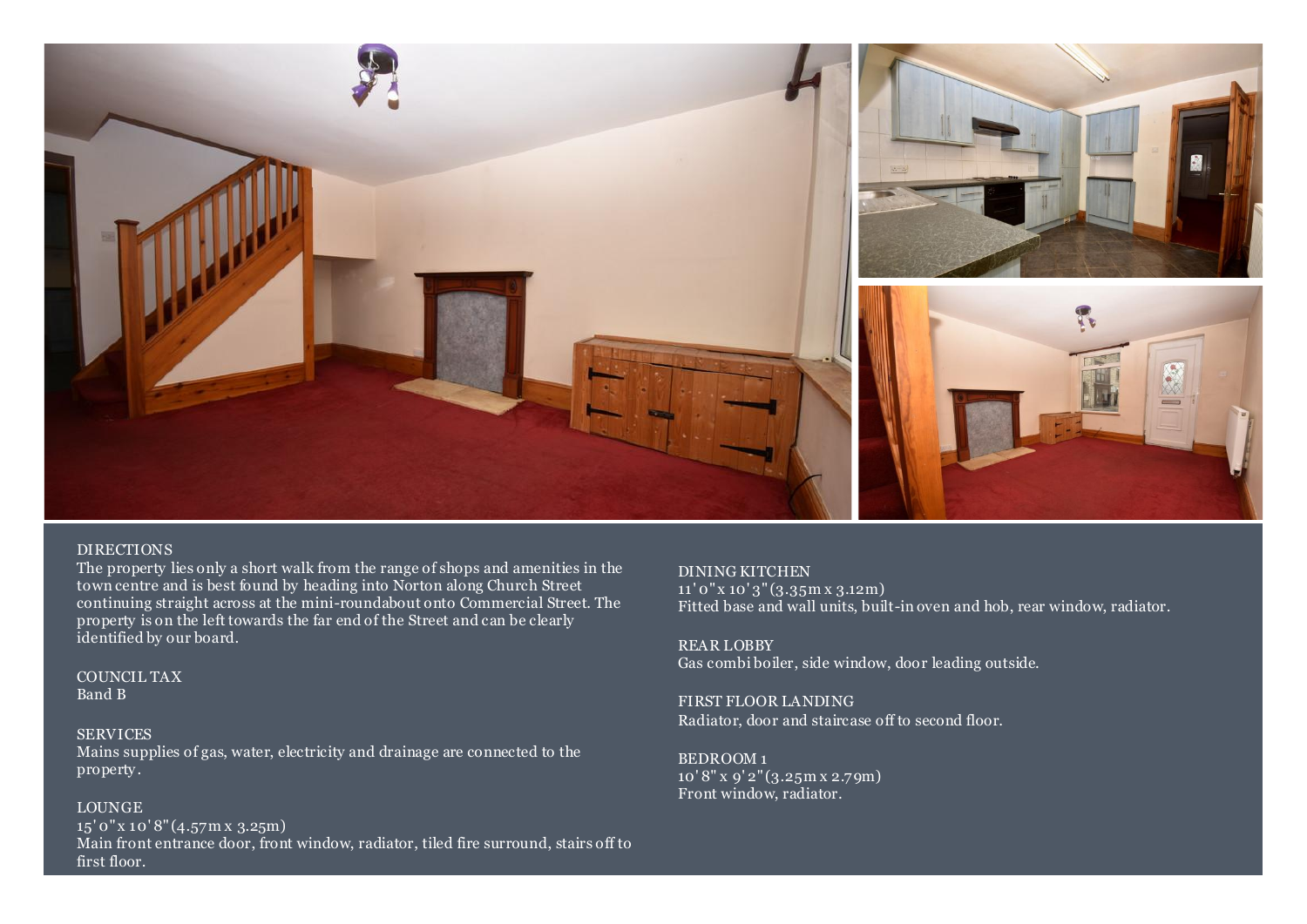



BEDROOM 2 11' 4" x 6' 6" (3.45m x 1.98m) Rear window, radiator.

BATHROOM Three piece suite comprising bath with shower over, WC and wash hand basin. Rear window, radiator.

SECOND FLOOR BEDROOM Front window, radiator.

OUTSIDE Communal y ard area. Extra large and nicely mature area of garden.